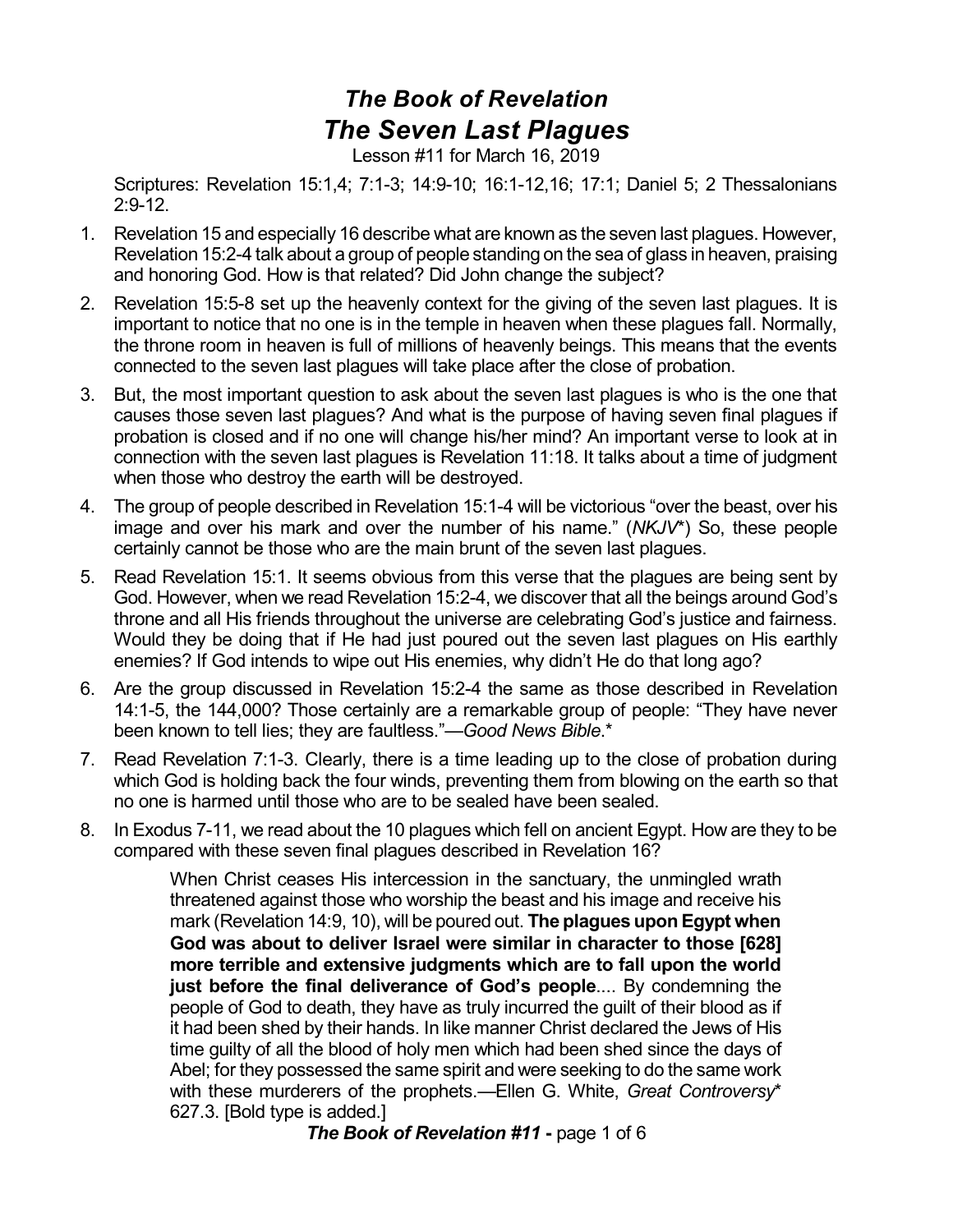- 9. The seven trumpets described in Revelation 10:8-11:14 are somewhat parallel to the seven last plagues. But, those events happened earlier in Christian history.
- 10. What is the result of the **seven last plagues which occur** *after* **the close of probation**?
	- **Revelation 16:11**: And they cursed the God of heaven for their pains and sores. But they did not turn from their evil ways.—American Bible Society. (1992). The Holy *Bible: The Good News Translation*\* (2nd ed., Revelation 16:11). New York: American Bible Society.
- 11. So, what is happening around God's throne in heaven? Has God finally lost His temper? Has He become so upset that He just has to destroy His enemies? If God were inclined to do that, shouldn't He have destroyed Lucifer when he first sinned in heaven? Read Romans 1:18,24-28. These are the clearest verses in the Bible about *God's anger* or *wrath*. And it says that God gives people up and hands them over to their own desires when He is "angry."
- 12. Can we describe God's wrath or anger? **God's wrath is simply His turning away in loving disappointment from those who do not want Him anyway, thus leaving them to the inevitable and awful consequences of their own destructive choices.** (See Hosea 4:17; 11:7-8.) For a much more complete explanation of God's wrath see:

http://www.theox.org/images/uploads/bbk/KHart\_BTGG\_PDF\_Gnrl\_Gods\_Wrath\_or\_Anger 16.pdf – a handout in the General Topics of the Teacher's Guide section of Theox.org.

- 13. Read Exodus 40:34-35 and 1 Kings 8:10-11. These two passages describe events when, first of all, the sanctuary-tent in the wilderness was dedicated, and then, when Solomon's Temple in Jerusalem was dedicated. When the most important events of those dedication ceremonies were finished, the priests left the temple, and God's presence filled it. How should that be compared with Revelation 15:5-8 where we are told that "smoke from the glory and power of God" filled the temple so that no one could enter there? What is God trying to tell us? Is God still there? Or, is this a time when all the occupants of heaven have left to come here?
- 14. But, Christ's ministry in the heavenly sanctuary will not end until every person living on earth has made her/his decision–actively or passively–as to which side s/he is going to belong. Christ will never arbitrarily close probation.

I saw angels hurrying to and fro in heaven. **An angel with a writer's inkhorn by his side returned from the earth and reported to Jesus that his work was done, and the saints were numbered and sealed. Then I saw Jesus, who had been ministering before the ark containing the ten commandments, throw down the censer. He raised His hands, and with a loud voice said, "It is done." And all the angelic host laid off their crowns as Jesus made the solemn [280] declaration, "He that is unjust, let him be unjust still: and he which is filthy, let him be filthy still: and he that is righteous, let him be righteous still: and he that is holy, let him be holy still."**

**Every case had been decided for life or death.**—Ellen G. White, *Early Writings*\* 279.2-280.0. [Bold type is added.]

- 15. Read Revelation 16:8-11 and 22:11. These verses make it very obvious that as probation closes, each person's character will be set. When the fourth and fifth plagues will be poured out upon the earth, the wicked refuse to give up their sins or change in any way; they simply curse God.
- 16. For a brief period of time after the close of probation, God will finally allow Satan to have full *The Book of Revelation #11* **-** page 2 of 6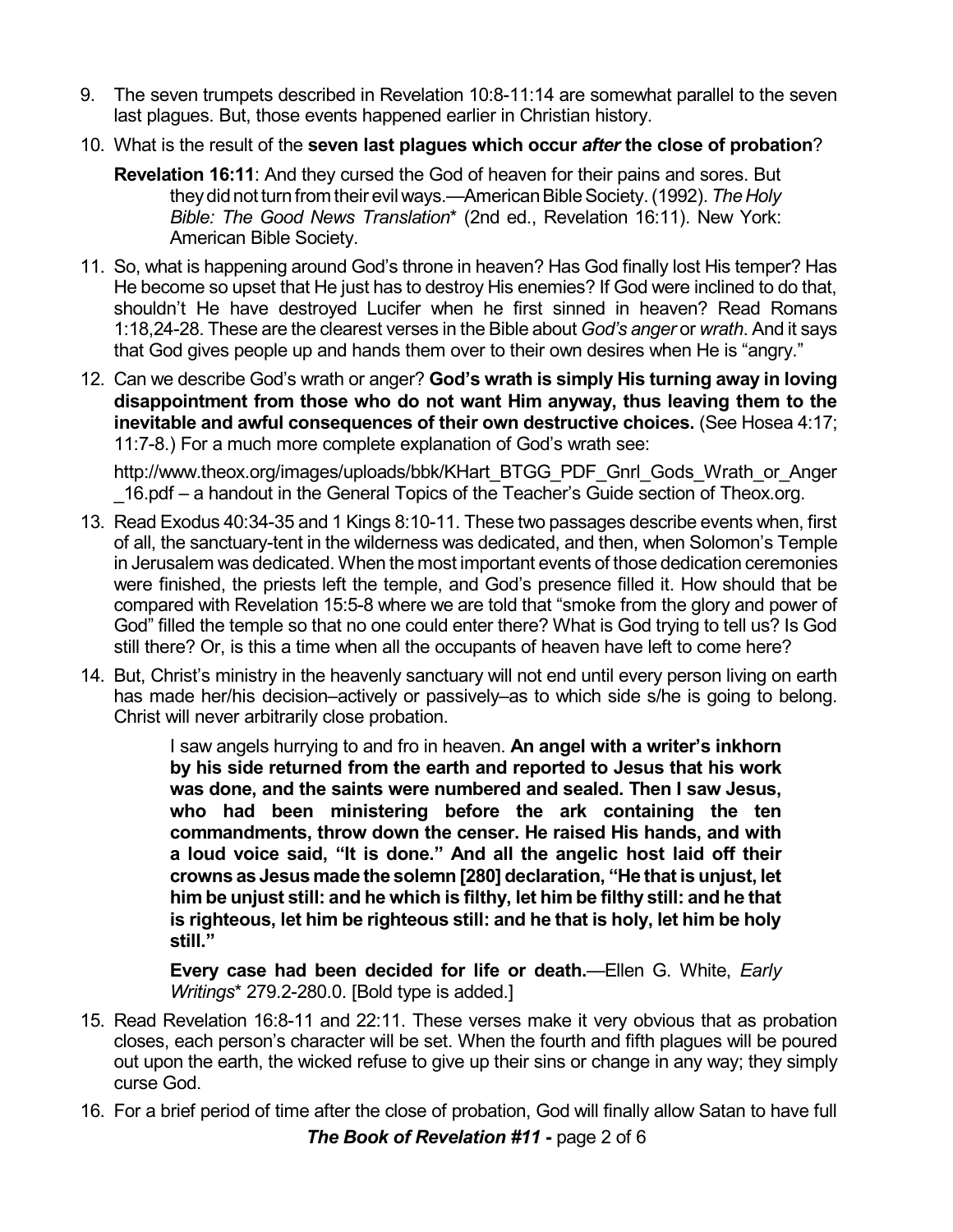sway on this earth. But, he will not be permitted to destroy any of God's faithful people. But, destroying God's faithful people is exactly what Satan wants to do! He does not care about his own people; but, he would love to destroy God's people. In his anger and fury, Satan does his worst.

These plagues are not universal, or the inhabitants of the earth would be wholly cut off. Yet they will be the most [629] awful scourges that have ever been known to mortals. All the judgments upon men, prior to the close of probation, have been mingled with mercy. The pleading blood of Christ has shielded the sinner from receiving the full measure of his guilt; but in the final judgment, wrath is poured out unmixed with mercy....

**The people of God will not be free from suffering; but while persecuted and distressed, while they endure privation and suffer for want of food they will not be left to perish.** That God who cared for Elijah will not pass by one of His self-sacrificing children. He who numbers the hairs of their head will care for them, and in time of famine they shall be satisfied. While the wicked are dying from hunger and pestilence, angels will shield the righteous and supply their wants. To him that "walketh righteously" is the promise: "Bread shall be given him; his waters shall be sure." "When the poor and needy seek water, and there is none, and their tongue faileth for thirst, I the Lord will hear them, I the God of Israel will not forsake them." Isaiah 33:15, 16; 41:17.

Yet to human sight it will appear that the people of God must soon seal their testimony with their blood as did the martyrs before them. They themselves begin to fear that the Lord has left them to fall by the hand of their enemies. It is a time of fearful agony. Day and night they cry unto God for deliverance.**...**

Like Jacob, all are wrestling withGod. Their countenances express theirinternal struggle. Paleness sits upon every face. Yet they cease not their earnest intercession....

**Could men see with heavenly vision, they would behold companies of angels that excel in strength stationed about those who have kept the word of Christ's patience.** With sympathizing tenderness, angels have witnessed their distress and have heard their prayers. They are waiting the word of their Commander to snatch them from their peril. But they must wait yet a little longer. The people of God must drink [631] of the cup and be baptized with the baptism. The very delay, so painful to them, is the best answer to their petitions. As they endeavor to wait trustingly for the Lord to work **they are led to exercise faith, hope, and patience, which have been too little exercised during their religious experience.** Yet for the elect's sake the time of trouble will be shortened. "Shall not God avenge His own elect, which cry day and night unto Him? ... I tell you that He will avenge them speedily." Luke 18:7, 8. **The end will come more quickly than men expect.** The wheat will be gathered and bound in sheaves for the garner of God; the tares will be bound as fagots for the fires of destruction.—Ellen G. White, *Great Controversy*\* 628.2-631.0. [Bold type is added.]

17. If you understand something about conditions on this earth, you recognize that life cannot exist if these plagues are universal. For example, life on land cannot exist for long if everything in the sea dies. Most of the oxygen we breathe comes from microscopic plants that live in the ocean. Does the Bible's description include these plankton?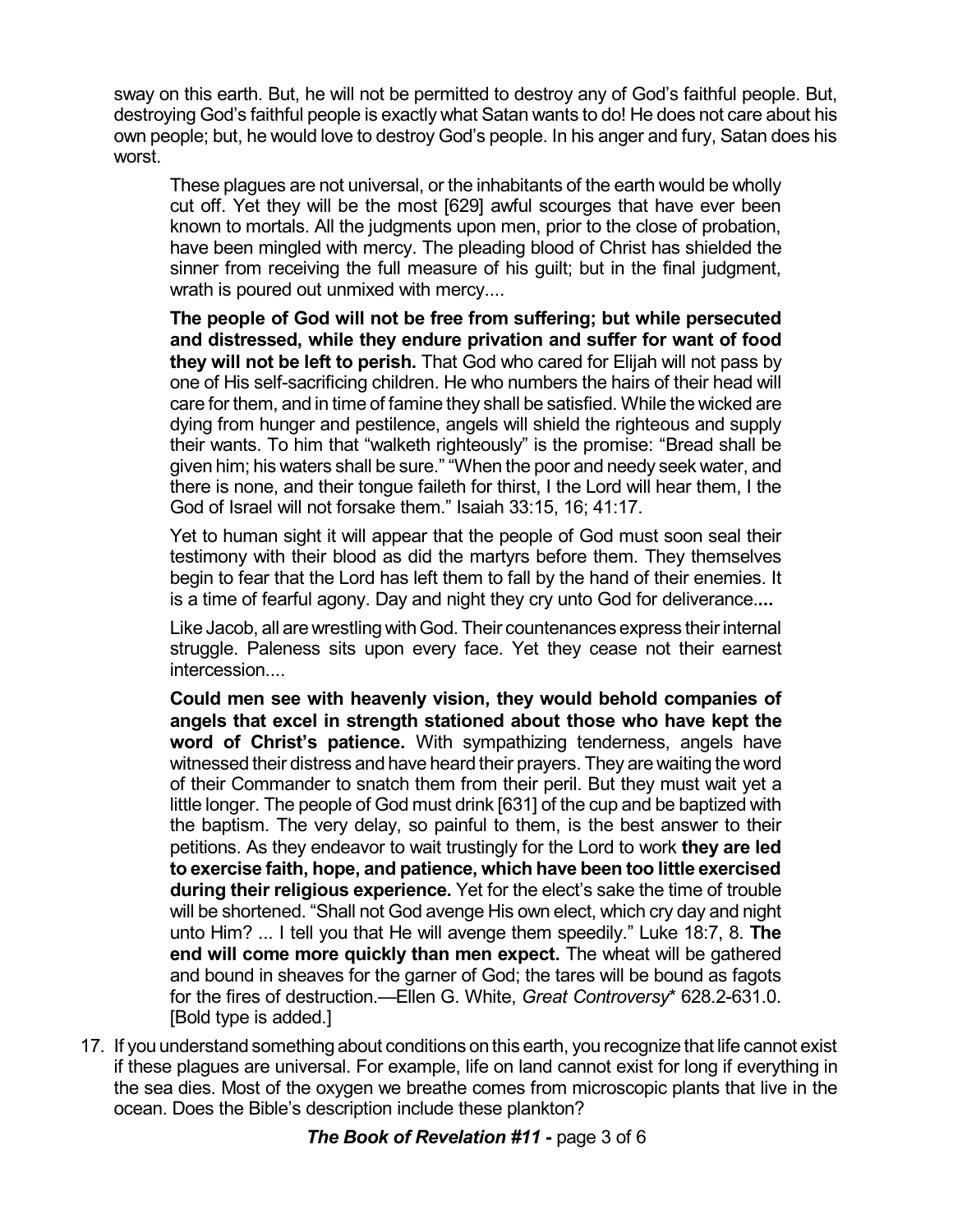- 18. So we ask, once again: **Is it really God who is doing this? No, God is just allowing those seven last plagues so we can see how things would be if the Devil were in charge!**
- 19. Starting in Revelation 12, we have seen a lot of cooperation between Satan, the sea beast, the land beast, and also governments and businesses that have benefitted from that relationship. But, as these plagues are spreading, the **fifth plague** strikes the throne of the beast. When people realize that the one they have been worshiping cannot even protect his/her own throne, they turn against him/her.

As the people of the world witness the upheaval in nature *(see Rev. 16:3-9)*, they turn to Babylon for protection. However, as the fifth plague strikes the seat of Babylon's authority *(Rev. 16:10, 11)*, they see the futility of seeking help there. Feeling deceived, they turn against Babylon, causing her downfall *(see Rev 17:16)*. Yet, as we have seen, their hearts remain hard against God and His people. As such, they become fertile soil for the final deception by which Satan will draw the world to unite against God's people to wipe them off the face of the earth.—*Adult Sabbath School Bible Study Guide*\* for Tuesday, March 12.

- 20. Can we maintain so close a walk with the Lord that no matter what happens, we can stay faithful? Will we be so close to God that we will continue doing right because it is right?
- 21. Read Revelation 16:12. **The sixth plague**: Why does this plague talk about the river Euphrates? In ancient times the river Euphrates watered the kingdoms of Assyria and Babylon. Those two nations were Israel's worst enemies. Today, however, so much of the water from the Euphrates is siphoned off for irrigation that the Euphrates is not much of a river anymore. Is that what it means by *the drying up of the river*?
- 22. Read Revelation 17:1,15. *Waters* in the book of Revelation represent people. Wouldn't that suggest that the drying up of the waters of the Euphrates is talking about the worldwide civil, secular, and political powers which have, up to that point, stood behind Satan's system? To see what happened in the Old Testament when Babylon deteriorated, read Jeremiah 51:13.
- 23. An interesting parallel to the sixth plague is the events of Daniel 5. King Cyrus of Persia came out of the northeast and managed to temporarily divert the waters of the Euphrates River so his military could wade under the iron gates–that hung down into the river Euphrates and were intended to prevent any enemy from entering Babylon via that route–and march right into the feast that Belshazzar was holding, and thus, take the city by complete surprise.
- 24. We have suggested that the *drying up the Euphrates* is a symbol for the loss of support for Satan and his immoral associates at the very end of time. When Cyrus conquered ancient Babylon, he soon gave the children of Israel permission to go back to their homeland. Unfortunately, only a very small number of them did.
- 25. So, when the modern-day Babylon loses its support, Christ will advance with His army of heavenly angels to take the righteous home to heaven.
- 26. Read Revelation 16:13-14. What are those **three unclean spirits like frogs** doing as the world prepares for the battle of Armageddon?
- 27. While God's faithful people are spreading the gospel as portrayed in the three angels' messages, **Satan's unholy trinity** will be spreading his gospel of animosity against God. The dragon (operating through forms of paganism and spiritualism) cooperating with the sea beast (operating as Roman Catholicism) and the false prophet (which we now understand represents apostate Protestantism) will unite under Satan's command. (See Revelation 13:11-12.) Unfortunately, the majority of people on this earth, blinded by their hatred of God and His

## *The Book of Revelation #11* **-** page 4 of 6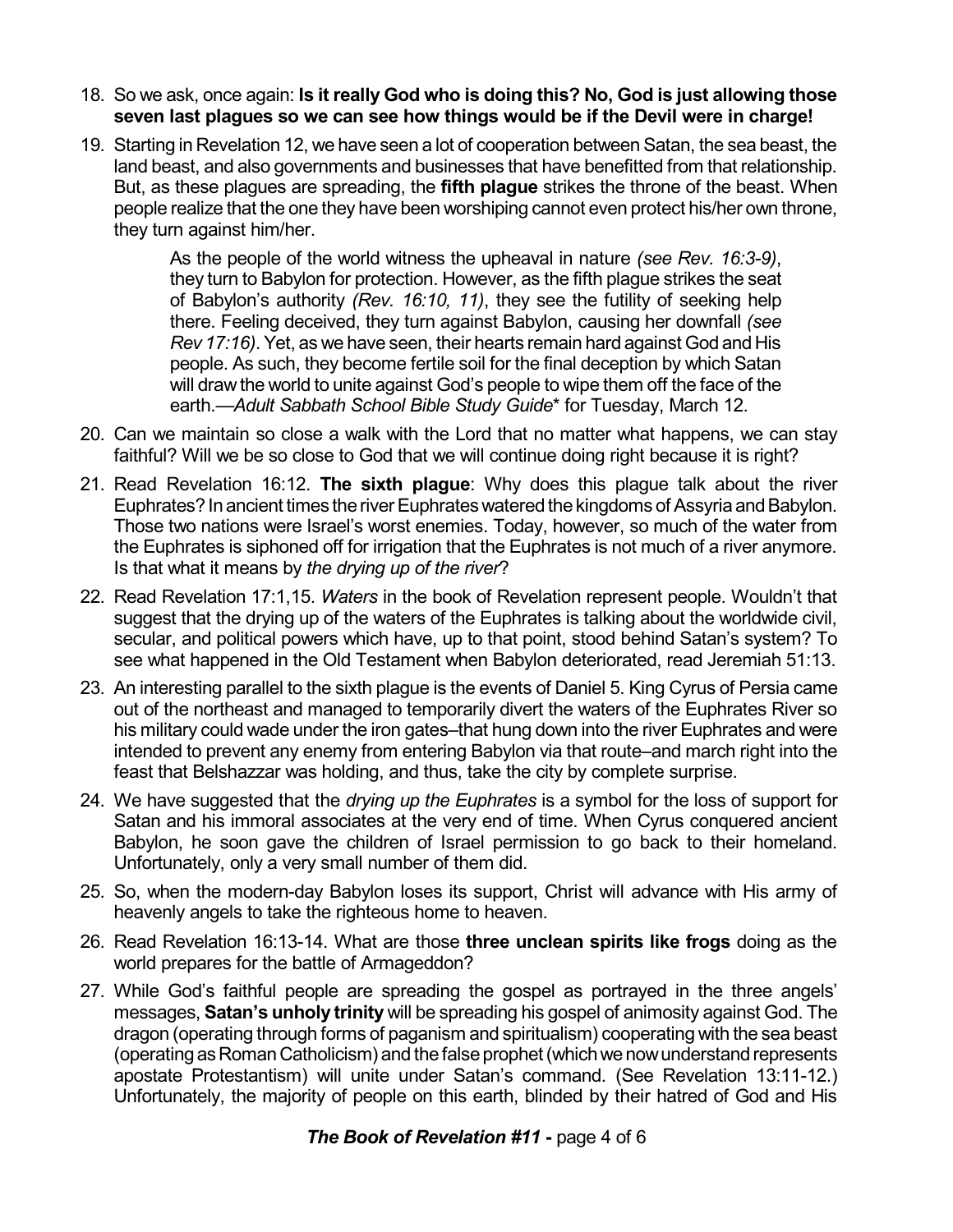people (whom they mistakenly think are responsible for the plagues), will believe Satan's lies and join his side in the final battle against God. (See 2 Thessalonians 2:9-12.)

- 28. Read Revelation 16:16. A great deal of discussion has taken place regarding Armageddon. The first question to be asked is, "What or where is Armageddon?" The Hebrew word breaks down into two words: *har* which means *mountain* and *mageddon* which could mean *Megiddo* or possibly a word meaning "a place of assembly." But, there is no place called the mountain of Megiddo. Megiddo is a small hill located in the middle of the Valley of Jezreel or the plain of Esdraelon, not too far from Mount Carmel near the Mediterranean coast. That area was known for many decisive battles in Israel's history. (See Judges 5:19; Judges 6:33; 2 Kings 9:27; 2 Kings 23:29-30.)
- 29. Some have suggested, since there is no Mount Megiddo, that possibly this is an allusion to Mount Carmel where Elijah had that showdown recorded in 1 Kings 18. The big question in Elijah's day was, "Who is the true God?" When fire came down from heaven and burned up Elijah's sacrifice, the wood, the stones, and the water, leaving only a black hole in the ground, there was no question in anyone's mind about who the true God was. (1 Kings 18:38-39) Is that the question to be answered in our day? It is interesting to note that at the end of that experience, all 850 of the prophets of Baal and Ashtoreth were destroyed. Those were people dedicated to the conversion of Israel to the worship of Baal and Ashtoreth. By himself, Elijah stood up to them.
- 30. Read Revelation 6:15-17. So, what will be the final result of these events? Those who have chosen the side of Satan will be calling for the rocks and the mountains to fall on them. See also 2 Thessalonians 1:6-8.
- 31. *Armageddon* **will not be some kind of military battle** either in the Middle East or anywhere else on earth. **It will be a spiritual battle over who is telling the truth and whom we can trust.** The weapons will be truth versus falsehood, love versus selfishness.
- 32. So, how can we prepare ourselves for those final events prior to Jesus's second coming?

**None but thosewho have fortified the mindwith the truths of the Biblewill stand through the last great conflict.** To every soul will come the searching test: Shall I obey God rather than men?... The apostle Paul declared, looking down to the last days: "The time will come when they will not endure sound doctrine." 2 Timothy 4:3. That time has fully come. The multitudes do not want Bible truth, because it interferes with the desires of the sinful, world-loving heart; and Satan supplies the deceptions which they love.

**But God will have a people upon the earth to maintain the Bible, and the Bible only, as the standard of all doctrines and the basis of all reforms.** The opinions of learned men, the deductions of science, the creeds or decisions of ecclesiastical councils, as numerous and discordant as are the churches which they represent, the voice of the majority—not one nor all of these should be regarded as evidence for or against any point of religious faith. Before accepting any doctrine or precept, we should demand a plain "Thus saith the Lord" in its support....

**As the crowning act in the great drama of deception, Satan himself will personate Christ.** The church has long professed to look to the Saviour's advent as the consummation of her hopes. Now the great deceiver will make it appear that Christ has come. In different parts of the earth, Satan will manifest himself among men as a majestic being of dazzling brightness, resembling the

## *The Book of Revelation #11* **-** page 5 of 6